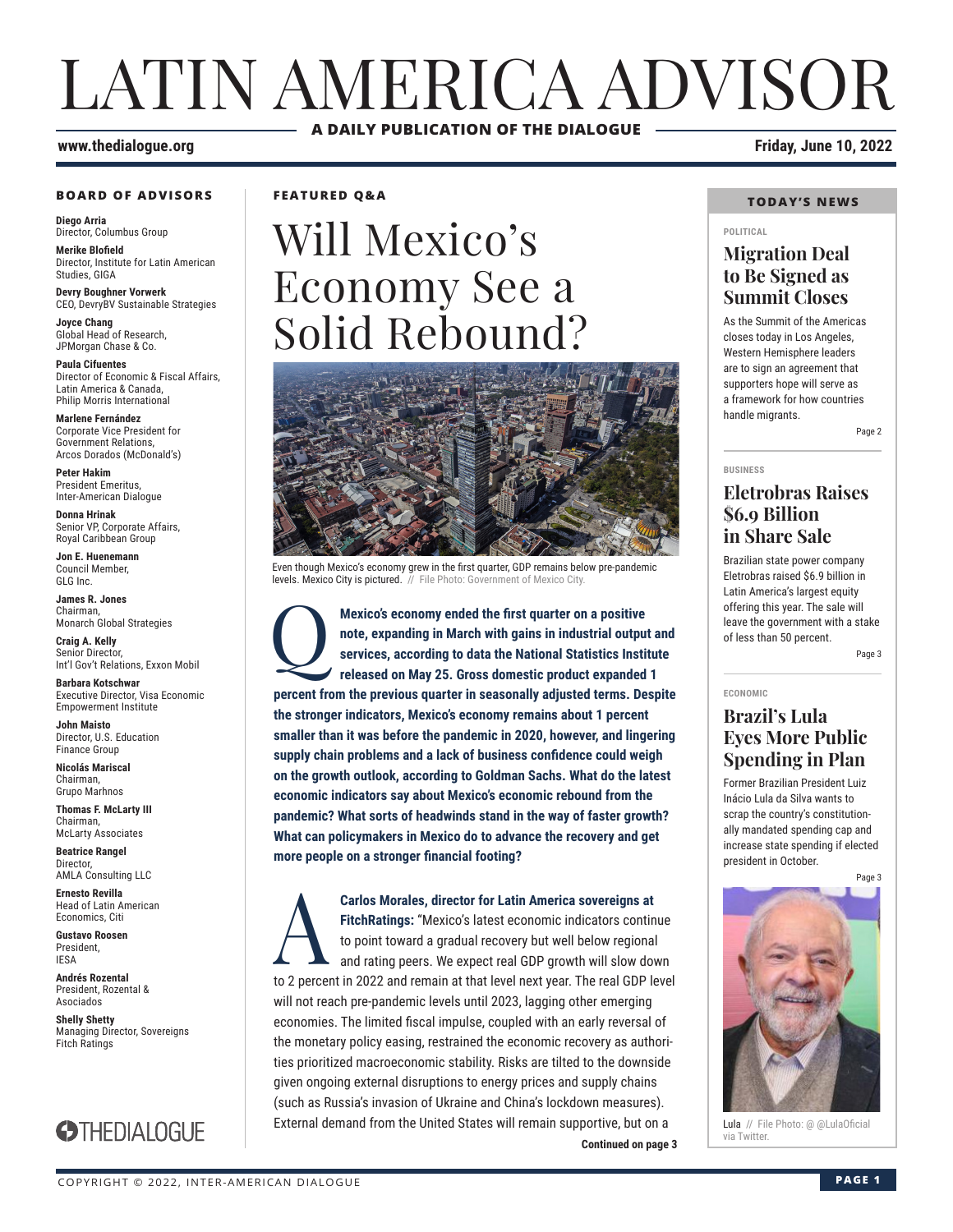## **POLITICAL NEWS**

## Migration Deal to Be Signed as Summit of the Americas Closes

As the Summit of the Americas closes today in Los Angeles, Western Hemisphere nations are expected to sign a new agreement on migration that aims to have more countries accept migrants either permanently or temporarily, The Wall Street Journal reported. The accord, formally known as the Los Angeles Declaration on Migration and Protection, will call on countries to develop their systems for granting asylum as well as to allow more work visas and also strengthen border enforcement so that authorities intercept more migrants before they reach the U.S. border, the newspaper reported. The agreement is expected to be paired with commitments from individual countries, including Spain and Canada, to help resettle Latin American migrants. The agreement is not likely to immediately change how countries handle migrants in Latin America, but some experts say it could be the most significant outcome from this week's Summit of the Americas, which was overshadowed by the boycott of some heads of state, including Mexican President Andrés Manuel López Obrador, over the U.S. decision not to invite Cuba, Nicaragua and Venezuela. "Depending on how it is implemented, in two to five years this could be the most significant thing" from any Summit of the Americas, Dan Restrepo, who was former U.S. President Barack Obama's advisor on Latin America, told The Wall Street Journal. "It's got a shot at being something real in a way that no other summit has produced," he added. However, implementation of the agreement could be challenging as it would require long-term coordination on migration in Latin America at the same time that the region has become more fragmented, the newspaper reported. Honduras' foreign minister, Eduardo Enrique Reina, told the newspaper that the agreement will serve as a "baseline," but determining how to put it into practice will be difficult, particularly with some countries being uninvited

to the summit. "It would be better if they are here, because we're facing in many countries of Latin America the transit of many of these nationalities, so if we have to find solutions, we have to find solutions together," he said. As the summit began on Monday, a caravan of some 15,000 migrants set off from southern Mexico toward the United States. By Thursday, the caravan had split into four different groups, EFE reported. Meantime, on Thursday at the Summit of the Americas, U.S. President Joe Biden met for the first time with Brazilian President Jair Bolsonaro, the Associated Press reported. Biden did not challenge Bolsonaro, who is facing a tough re-election bid in October, on his repeated baseless claims about fraud in Brazil's election system. Bolsonaro did bring up the issue himself, however. "We do wish to have honest, clean, transparent, auditable, reliable elections," said Bolsonaro, the AP reported. Biden praised Brazil for its "vibrant, inclusive democracy and strong electoral institutions," the wire service reported.

## **ECONOMIC NEWS**

## Lula Eyes More Public Spending in Economic Plan

Former Brazilian President Luiz Inácio Lula da Silva, who is currently leading incumbent President Jair Bolsonaro in electoral polls, said that he will scrap the county's constitutionally mandated spending cap, boost government spending and overhaul tax policy if he wins the October presidential elections, according to a draft economic plan, the Financial Times reported Thursday. The plan has 90 primary points, which include Lula's commitments to combating corruption and reconstituting the Bolsa Família social welfare program, Folha de S. Paulo reported. The plan, written by Aloízio Marcadante, a co-founder of Lula's Workers' Party, emphasizes the former president's interest in addressing poverty and inequality in Brazil. "Let's put the poor and workers back into the budget," it says, the Financial Times

## **NEWS BRIEFS**

## **Nicaragua Authorizes Russian Troops for Training Activities**

Nicaraguan President Daniel Ortega's government has authorized Russian troops, ships and planes to enter the country for training, as well as law enforcement and emergency response activities, the Associated Press reported Thursday, citing a Nicaraguan government decree that Russia confirmed. The decree allows for small contingents of Russian troops for "exchange of experience and training," the wire service reported. Maria Zakharova, a spokeswoman at Russia's foreign ministry, told Russian news outlet Sputnik that the measure was "routine."

## **Peru's Central Bank Hikes Key Interest Rate by Half Point to 5.5%**

The Peruvian central bank on Thursday raised the country's benchmark interest rate for the eleventh consecutive time to 5.5 percent, Reuters reported. The half-point increase came as the central bank is trying to combat rising prices, as annual inflation reached 8.09 percent in May–the highest level in 24 years. Since the middle of last year, the Peruvian central bank has pushed up its key interest rate by 525 basis points, the wire service reported.

## **Venezuela's Maduro Meets With Algerian President**

Venezuelan President Nicolás Maduro and Algerian President Abdelmadjid Tebboune met Thursday in Algiers and agreed to increase their countries' economic cooperation, Agence France-Presse reported. The countries will work more closely, especially on issues regarding oil and gas, as they are both members of the OPEC oil cartel and rely heavily on energy exports. Maduro's stop in Algeria followed a visit to Turkey, where he met with President Recep Tayyip Erdoğan.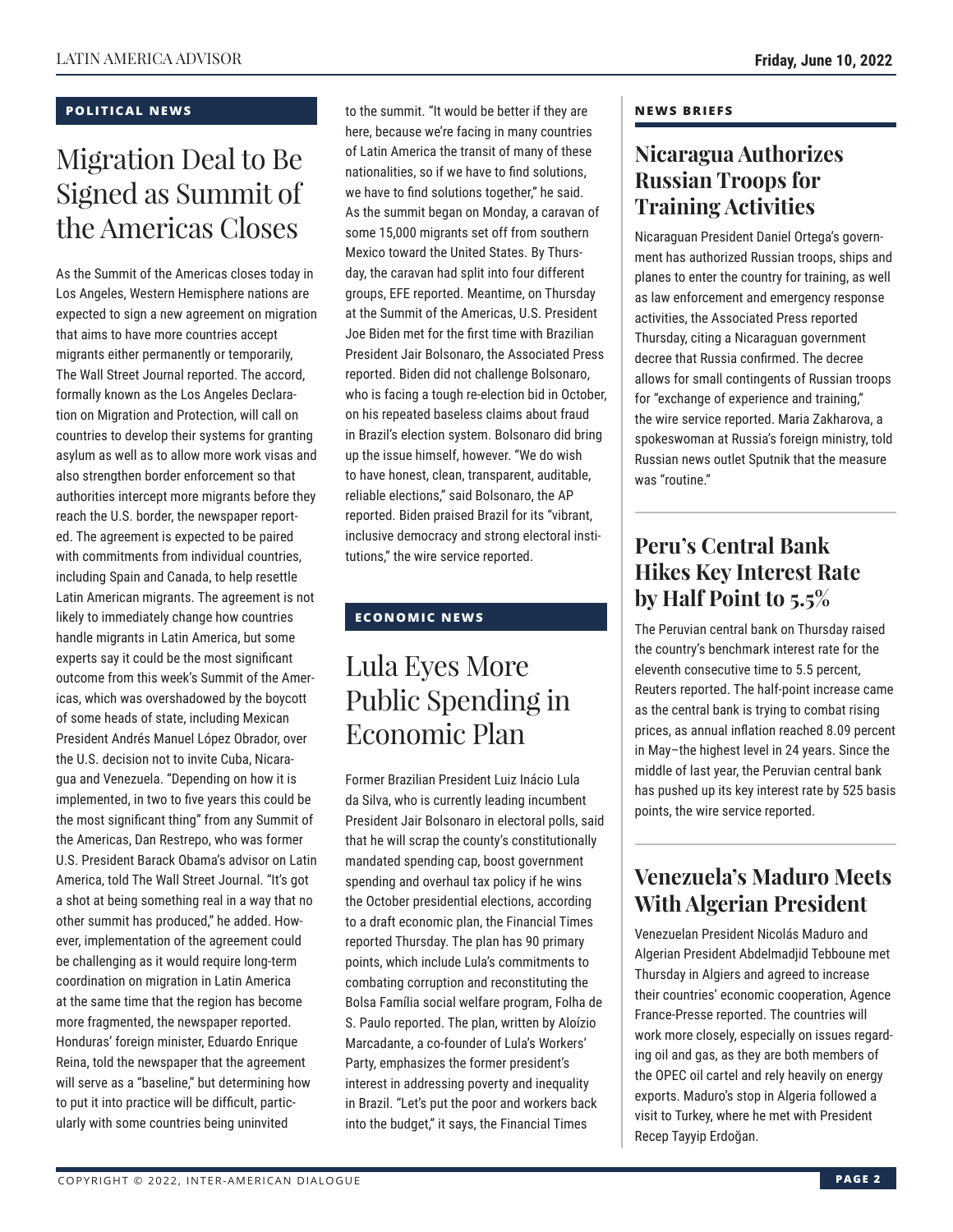reported. "For this, it is necessary to revoke the spending ceiling and review the current Brazilian tax regime, which is dysfunctional and has totally lost its credibility," it added. Viktor Szabó, an emerging markets debt investment director at Abrdn, characterized the plan as "more state, less private sector and potentially looser fiscal policy." He added, "The only problem with public spending in Brazil is it's not really efficient and, furthermore, we've learnt that it's the prime source of corruption." The plan is subject to approval by parties allied with the Workers' Party.

## **BUSINESS NEWS**

## Brazil's Eletrobras Raises \$6.9 Billion in Share Sale

Eletrobras, Brazil's state power company, was effectively privatized in a stock offering on Thursday that raised 33.7 billion reais (\$6.9 billion), Bloomberg News reported. The power company and Brazilian government bank BNDES together sold more than 697 million shares at 42 reais each, which was a discount of 2.4 percent from Thursday's close, according to unnamed people close to the matter. The stock offering still must be approved by Brazil's audit court and Congress. Those approvals would reduce the Brazilian government's stake in the company to less than 50 percent, Bloomberg News reported. Leftist former President Luiz Inácio Lula da Silva, who is polling as the front-runner ahead of Brazil's upcoming October presidential election, is assessing different routes to reverse the privatization of Eletrobras, according to his advisors, Reuters reported. Lula has consistently opposed the privatization of state companies, arguing that they threaten national security and will leave Brazil's resources vulnerable to exploitation by foreign companies. Guido Mantega, a former finance minister, said that it is possible to reverse the privatization. "I have no doubt there are ways, even if, in the end, you have to buy back the shares," he said, Reuters reported.

## **FEATURED Q&A / Continued from page 1**

lesser scale than in 2021. Worse-than-expected U.S. economic growth remains a key risk for Mexico's recovery. Private investment continues to underperform as a pattern of political interventions generates unease among investors. Most recently, the government's intention for higher state intervention in the energy sector has affected business confidence despite Congress' dismissal of the constitutional reform of the electricity sector. Consumption continues to recover to above pre-pandemic levels thanks to the easing of lockdown measures, labor market improvement and rather strong remittances. Nevertheless, high inflation may derail the consumption recovery. Inflation has accelerated to levels not seen since 2001 due to higher commodity prices, supply chain disruptions and pandemic-related demand shifts. We project Mexico's central bank will continue its policy tightening given the persistence of high inflation and to avoid affecting inflation expectations."

## Nicolás Mariscal, member of<br>the Advisor board and chairm<br>of Grupo Marhnos in Mexico<br>City: "The 1 percent growth of **the Advisor board and chairman of Grupo Marhnos in Mexico**

**City:** "The 1 percent growth of the Mexican economy in the first quarter is good news. Nevertheless, comparing our economy with the rest of Latin America gives us a better perspective on our performance. As economist Enrique Quintana recently noted, Latin America's GDP during 2020 and 2021 had an average drop of 0.6 percent. The Mexican economy's contraction in the same period was 3.8 percent. Growth is very positive, but we need a higher rebound. I'll mention three public policies that foster economic development. The first is the rule of law. Businesses invest where legislation is clear and enforced. This aspect is crucial as the private initiative makes 86 percent of total investments in the country, and the public sector makes the remaining 14 percent. The second public policy is boosting clean energy. The European Union and the United States will start to

require renewable energy supply chains, and businesses are adopting ESG metrics that will demand the same. And third, we need more infrastructure, as it connects people, brings markets and promotes opportunities. According to a study by Pricewaterhouse-Coopers, Mexico will be among the seven biggest economies by 2050. I have no doubt that we will rise to the challenges and prove the study right."

**Carlos Petersen, senior analyst<br>for Latin America at the Eurasia<br>Group: "Mexico is in an interest-<br>ing position regarding its growth<br>processes. On the one hand, there are some for Latin America at the Eurasia Group:** "Mexico is in an interesting position regarding its growth prospects. On the one hand, there are some positive tailwinds that could help boost economic growth. Mexico could benefit from higher commodity prices and the overall perception that Latin America is one of the only regions that could benefit from the current environment. More importantly, the growing tensions between the United States and China, the zero-Covid policies of the Asian country and the overall trend of strengthening value chains closer to its end markets are accelerating nearshoring tendencies that have been discussed for some years now. Being so interconnected to the U.S. economy and having the USMCA as a legal and trade framework that provides some guarantees to investments in the country will certainly help boost foreign direct investment and foster economic growth. However, not everything is positive. The same reliance on the U.S. economy represents a risk given the prospects of a recession that would significantly hurt Mexico's growth. Moreover, domestic policy will continue to represent a hand brake to growth. The nationalistic policies that President López Obrador has implemented in the energy sector, his continuous decisions that hurt business confidence and a lack of investment by the public sector, as well as a lack of incentives that would boost private sector investment, represent major challenges that will not improve at least until the end of this administration. Taking advantage of